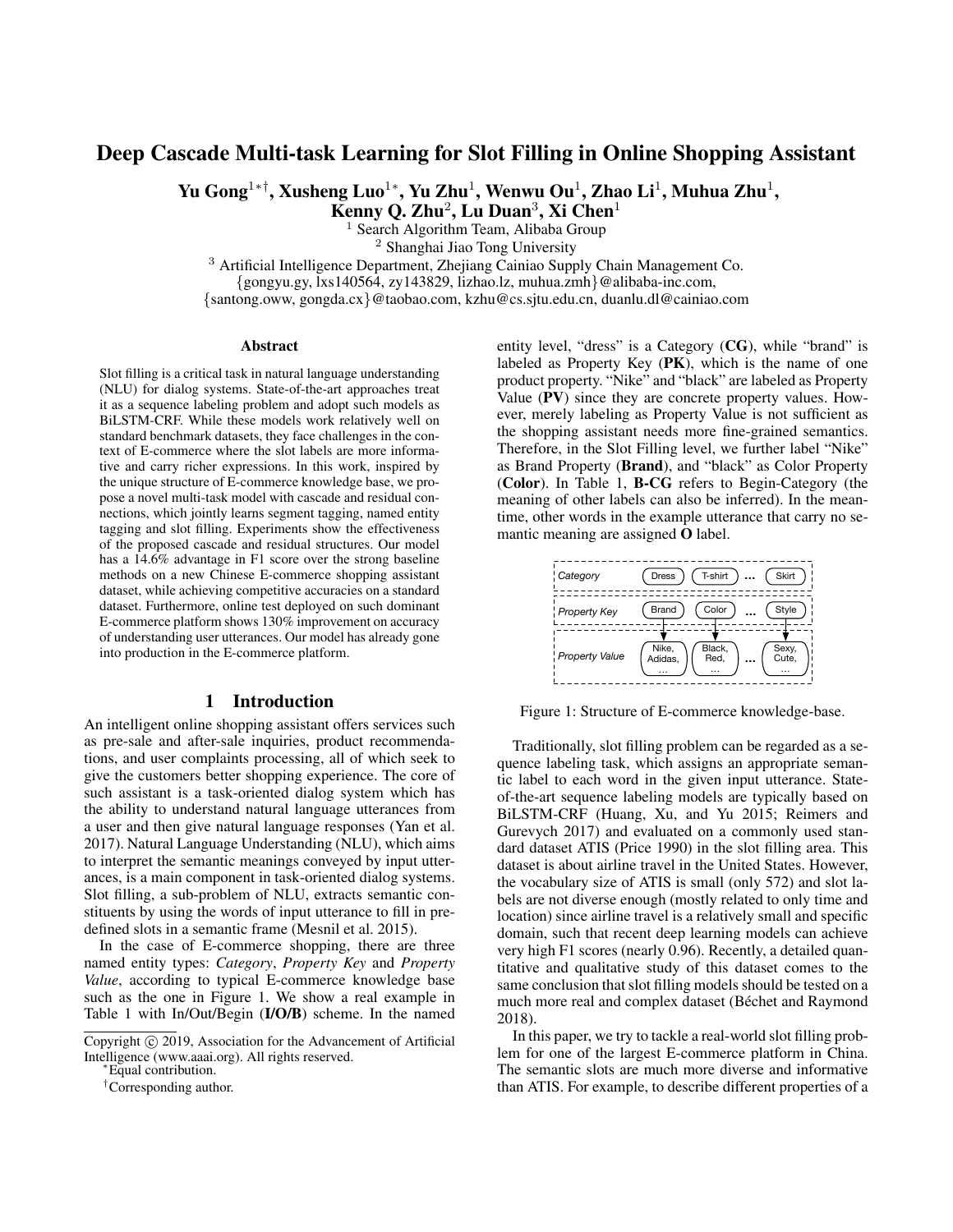| Utterance          | 我            | 想            | 买            | 耐            | 克                                                                            | 品 | 牌                | 的 | 黑            | 色     | 连             | 衣                       | 裙 |
|--------------------|--------------|--------------|--------------|--------------|------------------------------------------------------------------------------|---|------------------|---|--------------|-------|---------------|-------------------------|---|
|                    | $\mathbf{I}$ | want         | buy          |              | Nike                                                                         |   | brand            |   |              | black |               | dress                   |   |
| Slot Label         | $\mathbf{o}$ | $\mathbf{o}$ | $\mathbf{O}$ |              | B-Brand   I-Brand   B-PK   I-PK   O   B-Color   I-Color   B-CG   I-CG   I-CG |   |                  |   |              |       |               |                         |   |
| Named Entity Label | $\mathbf{o}$ | $\mathbf{o}$ | $\mathbf{o}$ | <b>B-PV</b>  | I-PV                                                                         |   | B-PK   I-PK   O  |   | $B-PV$       |       | $I-PV$   B-CG | $\mid$ I-CG $\mid$ I-CG |   |
| Segment Label      | $\mathbf{o}$ | $\mathbf{o}$ | $\mathbf{o}$ | $\mathbf{B}$ |                                                                              |   | $\mathbf{B}$   I |   | $\mathbf{B}$ |       | B             |                         |   |

Table 1: A real example of slot filling in online shopping scenario.

product for the purpose of utterance understanding, we define large amount of informative slot labels such as color, brand, style, season, gender and so on. In contrast, most semantic labels of ATIS are related to only time and location. Furthermore, the Chinese language used for e-commerce is more complex and the semantically rich expressions make it harder to understand. Whereas in ATIS, expression can be simpler, and most expressions are standard locations or time. Thus, large scale semantic slots and more complex expressions bring problem such as data sparsity. Traditional endto-end sequence labeling model may not be able to handle it.

Besides, Chinese language, like many other Asian languages, is not word segmented by nature, and word segmentation is a difficult first step in many NLP tasks. Without proper word segmentation, sequence labeling becomes very challenging as the errors from segmentation will propagate. On the other hand, more than 97% of the chunks in ATIS data have only one or two words, in which segmentation (or chunking) is not a serious problem. Due to these reasons, if we simply apply basic sequence labeling models, which can be regarded as an end-to-end method, the sentences may not be segmented correctly in the first place. Then the errors will propagate and the resulting slot labels will be incorrect.

In this paper, we propose to employ multi-task sequence labeling model to tackle slot filling in a novel Chinese Ecommerce dialog system. Inspired by the natural structure of E-commerce knowledge base shown in Figure 1, we extract two additional lower-level tasks from the slot filling task: *named entity tagging* and *segment tagging*. Example labels of these two tasks are shown in the bottom two rows of Table 1. Segment tagging and named entity tagging can be regarded as syntactic labeling, while slot filling is more like semantic labeling. With the help of information sharing ability of multi-task learning, once we learn the information of syntactic structure of an input sentence, filling the semantic labels becomes much easier. Compared to directly attacking slot filling, these two low-level tasks are much easier to solve due to fewer labels. To this end, we propose a Deep Cascade Multi-task Learning model, and co-train three tasks in the same framework with a goal of optimizing the target slot filling task.

The contributions of this paper are summarized below:

• To the best of our knowledge, this is the first piece of work focusing on slot filling in E-commerce. We propose a novel deep multi-task sequence labeling model (DCMTL) with cascading and residual connection to solve it (Section 2.3).

- We develop a Chinese E-commerce shopping assistant dataset ECSA (Section 3.1), which is much bigger and different from the common ATIS dataset, and would be a valuable contribution to dialog system research.
- We evaluate DCMTL in both offline and online settings. Offline results show the model outperforms several strong baseline methods by a substantial margin of  $14.6\%$  on  $F1$ score (Section 3.3). Online testing deployed on the mentioned E-commerce platform shows that slot filling results returned by our model achieve 130% improvement on accuracy which significantly benefits to the understanding of users' utterances (Section 3.4). Our model has already gone production in the platform.

# 2 Approach

In this section we describe our approach in detail. Figure 2 gives an overview of the proposed architectures. First we introduce the most common and popular BiLSTM-CRF model (Figure  $2(a)$ ) for sequence labeling tasks. Then we move on to multi-task learning perspective (Figure 2(b) and (c)). Finally we propose our new method, which is called Deep Cascade Multi-task Learning in Figure 2(d).

Given an utterance containing a sequence of words  $w =$  $(w_1, w_2, ..., w_T)$ , the goal of our problem is to find a sequence of slot labels  $\hat{\mathbf{y}} = (y_1, y_2, ..., y_T)$ , one for each word in the utterance, such that:

$$
\hat{\mathbf{y}} = \arg\max_{\mathbf{y}} P(\mathbf{y}|\mathbf{w}).
$$

We use "word" in problem and model description, but "word" actually means Chinese char in our problem. And a "term" consists of one or several words.

### 2.1 RNN Sequence Labeling

Figure 2(a) shows the principle architecture of a BiLSTM-CRF model, which is the state-of-the-art model for various sequence labeling tasks (Huang, Xu, and Yu 2015; Reimers and Gurevych 2017). BiLSTM-CRF model consists of a BiLSTM layer and a CRF layer.

BiLSTM (Bidirectional-LSTM) enables the hidden states to capture both historical and future context information of the words. Mathematically, the input of this BiLSTM layer is a sequence of input vectors, denoted as  $X = (x_1, x_2, ..., x_T)$ . The output of BiLSTM layer is a sequence of the hidden states for each input word, denoted as  $H = (h_1, h_2, ..., h_T)$ .<br>Each final hidden state is the concatenation of the forward Each final hidden state is the concatenation of the forward  $h_i$  and backward  $h_i$  hidden states. We view BiLSTM as a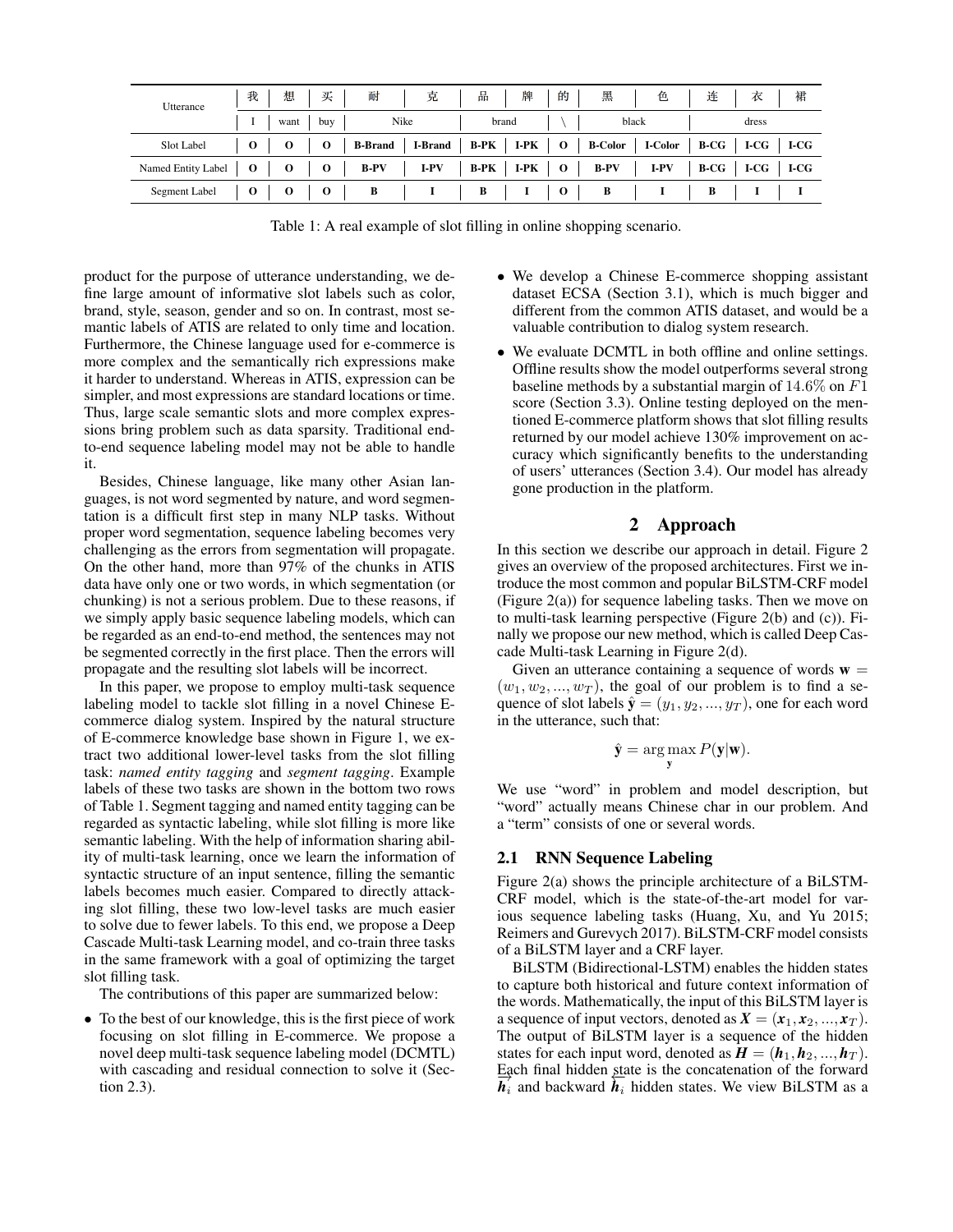

Figure 2: Sequential models for slot filling task.

function  $\text{BiLSTM}(x_i)$ :

$$
\overrightarrow{\boldsymbol{h}_{i}} = \text{LSTM}(\boldsymbol{x}_{i}, \overrightarrow{\boldsymbol{h}_{i-1}}), \overleftarrow{\boldsymbol{h}_{i}} = \text{LSTM}(\boldsymbol{x}_{i}, \overleftarrow{\boldsymbol{h}_{i+1}}),
$$
  
BilSTM( $\boldsymbol{x}_{i}$ ) =  $\boldsymbol{h}_{i} = [\overrightarrow{\boldsymbol{h}_{i}}(\boldsymbol{x}_{i}); \overleftarrow{\boldsymbol{h}_{i}}(\boldsymbol{x}_{i})].$ 

Most of time we stack multiple BiLSTMs to make the model deeper, in which the output  $h_i^l$  of layer *l* becomes the input of layer  $l + 1$ , e.g.  $\mathbf{h}_i^{l+1} = \text{BiLSTM}^{l+1}(\mathbf{h}_i^l)$ .

It is always beneficial to consider the correlations between the current label and neighboring labels, since there are many syntactical constraints in natural language sentences. For example, I-Brand is never followed by a B-Color. If we simply feed the above mentioned hidden states independently to a softmax layer to predict the labels (Hakkani-Tür et al. 2016), such constraints are more likely to be violated. Linear-chain Conditional Random Field (CRF) (Lafferty, McCallum, and Pereira 2001) is the most popular way to control the structure prediction and its basic idea is to use a series of potential functions to approximate the conditional probability of the output label sequence given the input word sequence.

Formally, we take the above sequence of hidden states  $H = (h_1, h_2, ..., h_T)$  as input to a CRF layer, and the output of the CRF is the final prediction label sequence  $y = (y_1, y_2, ..., y_T)$ , where  $y_i$  is in the set of pre-defined target labels. We denote  $\mathcal{Y}(H)$  as the set of all possible label sequences. Then we derive the conditional probability of the output sequence, given the input hidden state sequence is:

$$
p(\mathbf{y}|\boldsymbol{H};\boldsymbol{W},\boldsymbol{b}) = \frac{\prod_{i=1}^{T} \varphi(y_{i-1}, y_i, \boldsymbol{H})}{\sum_{\mathbf{y}' \in \mathcal{Y}(\boldsymbol{H})} \prod_{i=1}^{T} \varphi(y'_{i-1}, y'_i, \boldsymbol{H})}
$$

,

where  $\varphi(y', y, H) = \exp(W_{y',y}^T H + b_{y',y})$  are potential functions and  $W_{y',y}^T$  and  $b_{y',y}$  are weight vector and bias of label pair  $(y', y)$ . To train the CRF layer, we use the classic maximum conditional likelihood estimate and gradient ascent. For a training dataset  $\{(\boldsymbol{H}_{(i)}, \boldsymbol{y}_{(i)})\}$ , the final loglikelihood is:

$$
L(\boldsymbol{W},\boldsymbol{b})=\sum_i \log p(\boldsymbol{y}_{(i)}|\boldsymbol{H}_{(i)};\boldsymbol{W},\boldsymbol{b}).
$$

Finally, the Viterbi algorithm is adopted to decode the optimal output sequence *y* ∗ :

$$
\mathbf{y}^* = \arg \max_{\mathbf{y} \in \mathcal{Y}(\mathbf{H})} p(\mathbf{y}|\mathbf{H}; \mathbf{W}, \mathbf{b}).
$$

### 2.2 Multi-task Learning

The slot labels are large-scaled, informative and diverse in the case of E-commerce, and the syntactic structure of input Chinese utterance are complicated, so that the slot filling problem becomes hard to solve. If we directly train an endto-end sequential model, the tagging performance will suffer from data sparsity severely. When we try to handle slot filling (can be seen as semantic labeling task), some low-level tasks such as named entity tagging or segment tagging (can be seen as syntactic labeling task) may first make mistakes. If the low-level tasks get wrong, so as to the target slot filling task. That is to say it is easy to make wrong decisions in the low-level tasks, if we try to fill in all the labels at once. Then the error will propagate and lead to a bad performance of slot filling, which is our high-level target.

While directly attacking the slot filling task is hard, lowlevel tasks with fewer labels are much easier to solve. Once we know the syntactic structure of a sentence, filling in semantic labels will become easier accordingly. Thus, it is reasonable to solve the problem in a multi-task learning framework. In our problem, following the special structure of Ecommerce knowledge base (Figure 1), we can devise three individual tasks: slot filling, named entity tagging and segment tagging. Slot filling is our target task; named entity tagging is to classify which named entity type (PV/PK/CG) a word is; and segment tagging is to judge whether a word is begin  $(B)$ , in  $(I)$  or out  $(O)$  of a trunking.

In a multi-task learning (MTL) setting, we have several prediction tasks over the same input sequence, where each task has its own output vocabulary (a set of task specified labels). Intuitively, the three tasks do share a lot of information. Consider the example in Table 1 again. Knowing the named entity type of "  $\mathbb{R} \setminus \mathbb{R}$ " being **B-PV**|**I-PV** can definitely help determine its slot label, which is B-Color|I-Color. Similarly, knowing its segment type (B|I) also helps with both named entity tagging and slot filling. Thus it is reasonable for these tasks to share parameters and learn in the same framework cooperatively.

Vanilla Multi-task Learning The general idea of multitask learning is to share parameters of encoding part of the network. As Figure 2(b) shows, this is naturally achieved by sharing the k-layers BiLSTM part of the network across three tasks. Based on that, we use a separate CRF decoder for each task  $t \in \{seg, ne, slot\}$ :  $p(\mathbf{y}^t | \mathbf{H}^k; \mathbf{W}_t, \mathbf{b}_t)$ , where  $W_t$  and  $b_t$  are task-specific parameters. This encourages the deep BiLSTM network to learn a hidden representation *H* k which benefits all three different tasks.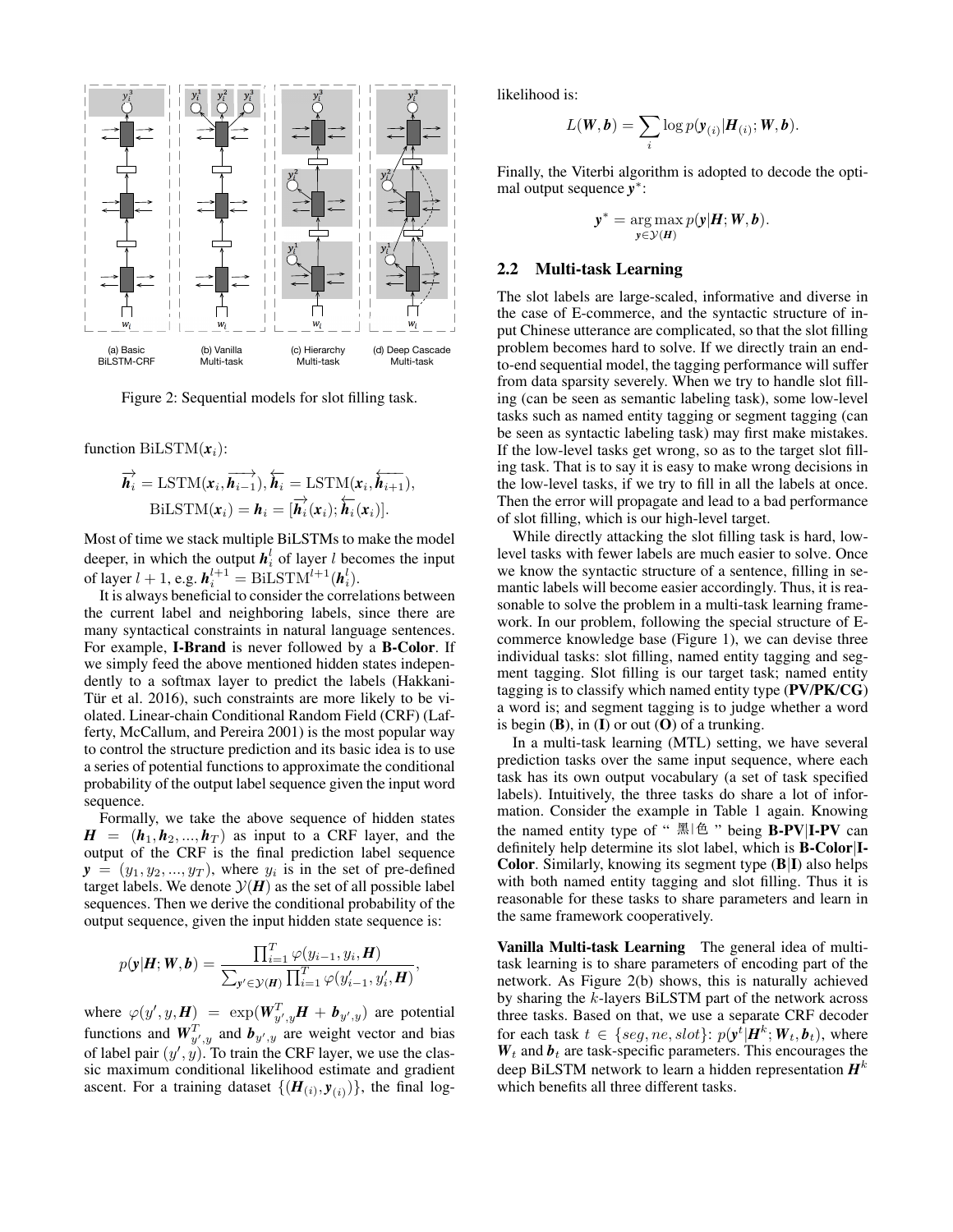Hierarchy Multi-task Learning Previous discussion indicates that there is a natural order among the different tasks: slot filling may benefit more from named entity tagging, than the other way around. This motivates us to employ low-level tasks at lower BiLSTM layers, while high level tasks are trained at higher layers. We borrow the idea of involving a hierarchical neural networks structure (Peters et al. 2018; Søgaard and Goldberg 2016). As shown in Figure 2(c), instead of decoding all tasks separately at the outermost BiL-STM layer, we associate each BiLSTM layer  $l(t)$  with one task  $t$ . Then the conditional probabilities of the output sequence for each task are:

$$
\text{seg\_tag}(\mathbf{w}) = p(\mathbf{y}^{seg}|\mathbf{H}^{l(seg)}; \mathbf{W}_{seg}, \mathbf{b}_{seg}),
$$

$$
\mathbf{H}^{l(seg)} = \text{BiLSTM}^{l(seg)}(E(\mathbf{w})).
$$

$$
\text{ne\_tag}(\mathbf{w}) = p(\mathbf{y}^{ne}|\mathbf{H}^{l(ne)}; \mathbf{W}_{ne}, \mathbf{b}_{ne}),
$$

$$
\mathbf{H}^{l(ne)} = \text{BiLSTM}^{l(ne)}(\mathbf{H}^{l(seg)}).
$$

$$
\text{slot\_fill}(\mathbf{w}) = p(\mathbf{y}^{slot}|\mathbf{H}^{l(slot)}; \mathbf{W}_{slot}, \mathbf{b}_{slot}),
$$

$$
\mathbf{H}^{l(slot)} = \text{BiLSTM}^{l(slot)}(\mathbf{H}^{l(ne)}).
$$

Here seg\_tag, ne\_tag and slot\_fill represent the tasks of segment tagging, named entity tagging and slot filling, respectively.  $E(w)$  is the word embeddings of input sequence w and  $l(seg) < l(ne) < l(slot)$ . We call this model hierarchy multi-task learning, since some layers are shared by all tasks while the others are only related to specific tasks.

#### 2.3 Deep Cascade Multi-task Learning

Hierarchy multi-task learning share parameters among different tasks, and allow low-level tasks help adjust the result of high-level target task. It is effective for those tasks which are weakly correlated, such as POS tagging, syntactic chunking and CCG supertagging (Søgaard and Goldberg 2016). However, when it comes to problems where different tasks maintain a strict order, in another word, the performance of high-level task dramatically depends on low-level tasks, the hierarchy structure is not compact and effective enough. Therefore, we propose *cascade* and *residual* connections to allow high-level tasks to take the tagging results and hidden states from low-level tasks as additional input. These connections serves as "shortcuts" that create a more closely coupled and efficient model. We call it deep cascade multi-task learning, and the framework is shown in Figure 2(d).

Cascade Connection Here we feed the tagging output of the task at lower layer e.g.  $\text{seg\_tag}^*(w)$  or  $\text{neg\_tag}^*(w)$  to the upper BiLSTM layer as its additional input. Now the hidden states of each task layer become:

$$
\begin{aligned} \boldsymbol{H}^{l (seg)} = \text{BiLSTM}^{l (seg)}(E(\boldsymbol{w})), \\ \boldsymbol{H}^{l (ne)} = \text{BiLSTM}^{l (ne)}(\boldsymbol{W}_{Cas.}^{seg}\cdot \text{seg\_tag*}^*(\boldsymbol{w}) + \boldsymbol{H}^{l (seg)}), \\ \boldsymbol{H}^{l (slot)} = \text{BiLSTM}^{l (slot)}(\boldsymbol{W}_{Cas.}^{ne}\cdot \text{ne\_tag}^*(\boldsymbol{w}) + \boldsymbol{H}^{l (ne)}), \end{aligned}
$$

where  $W_{Cas.}^{seg}$  and  $W_{Cas.}^{ne}$  are the weight parameters for cascade connection.

At training time,  $\text{seg\_tag}^*(w)$  and  $\text{ne\_tag}^*(w)$  can be the true tagging outputs. At inference time, we simply

take the greedy path of our cascade model without doing search, where the model emits the best seg<sub>-tag</sub><sup>\*</sup>( $w$ ) and ne tag<sup>∗</sup> (*w*) by Viterbi inference algorithm. Alternatively, one can do beam search (Sutskever, Vinyals, and Le 2014; Vinyals et al. 2015) by maintaining a set of  $k$  best partial hypotheses at each cascade layer. However, unlike traditional seq2seq models e.g., in machine translation, where each inference step is just based on probability of a discrete variable (by softmax function), our inference for tagging output is a structured probability distribution defined by the CRF output. Efficient beam search method for this structured cascade model is left to our future work.

Residual Connection To encourage the information sharing among different tasks, we also introduce the residual connection, where we add the input of a previous layer to the current input:

$$
\boldsymbol{H}^{l(seg)} = \text{BiLSTM}^{l(seg)}(\boldsymbol{x}^{seg}),
$$

$$
\boldsymbol{x}^{l(seg)} = E(\boldsymbol{w}).
$$

$$
\boldsymbol{H}^{l(ne)} = \text{BiLSTM}^{l(ne)}(\boldsymbol{W}_{Cas.}^{seg} \cdot \text{seg\_tag}^*(\boldsymbol{w}) + \boldsymbol{x}^{l(ne)}),
$$

$$
\boldsymbol{x}^{l(ne)} = \boldsymbol{H}^{l(seg)} + \boldsymbol{x}^{l(seg)}.
$$

$$
\boldsymbol{H}^{l(slot)} = \text{BiLSTM}^{l(slot)}(\boldsymbol{W}_{Cas.}^{ne} \cdot \text{ne\_tag}^*(\boldsymbol{w}) + \boldsymbol{x}^{l(slot)}),
$$

$$
\boldsymbol{x}^{l(slot)} = \boldsymbol{H}^{l(ne)} + \boldsymbol{x}^{l(ne)}.
$$

Deep residual learning (He et al. 2016) is introduced to ease the gradient vanish problem for training very deep neural networks. Here we borrow the idea of cross residual learning method for multi-task visual recognition(Jou and Chang 2016) and believe the residual connection between different layers can benefit our multi-task sequence learning. We propose *cascade* residual connection instead of *cross* residual connection because different tasks are connected via cascading in our problem, while they are organized via branching in visual recognition.

### 2.4 Training

For our multi-task setting, we define three loss functions (refer to Section 2.1):  $L_{seg}$ ,  $L_{ne}$  and  $L_{slot}$  for tasks of segment tagging, named entity tagging and slot filling respectively. We construct three training set,  $D_{seg}$ ,  $D_{ne}$  and  $D_{slot}$ , where each of them (called  $D_t$  generically) contains a set of inputoutput sequence pair  $(w, y<sup>t</sup>)$ . The input utterance w is shared across tasks, but the output  $y<sup>t</sup>$  is task dependent.

For vanilla multi-task learning, we define a unified loss function  $L = \alpha L_{seg} + \beta L_{ner} + (1 - \alpha - \beta) L_{slot}$ , where  $\alpha$  and  $\beta$  are hyper-parameters. And we update the model parameters by loss L.

As for hierarchy multi-task learning and cascade multitask learning, we choose a random task  $t \in \{seg, ne, slot\}$ at each training step, followed by a random training batch  $\text{Batch}(w, y^t) \in D_t$ . Then we update the model parameters by back-propagating the corresponding loss  $L_t$ .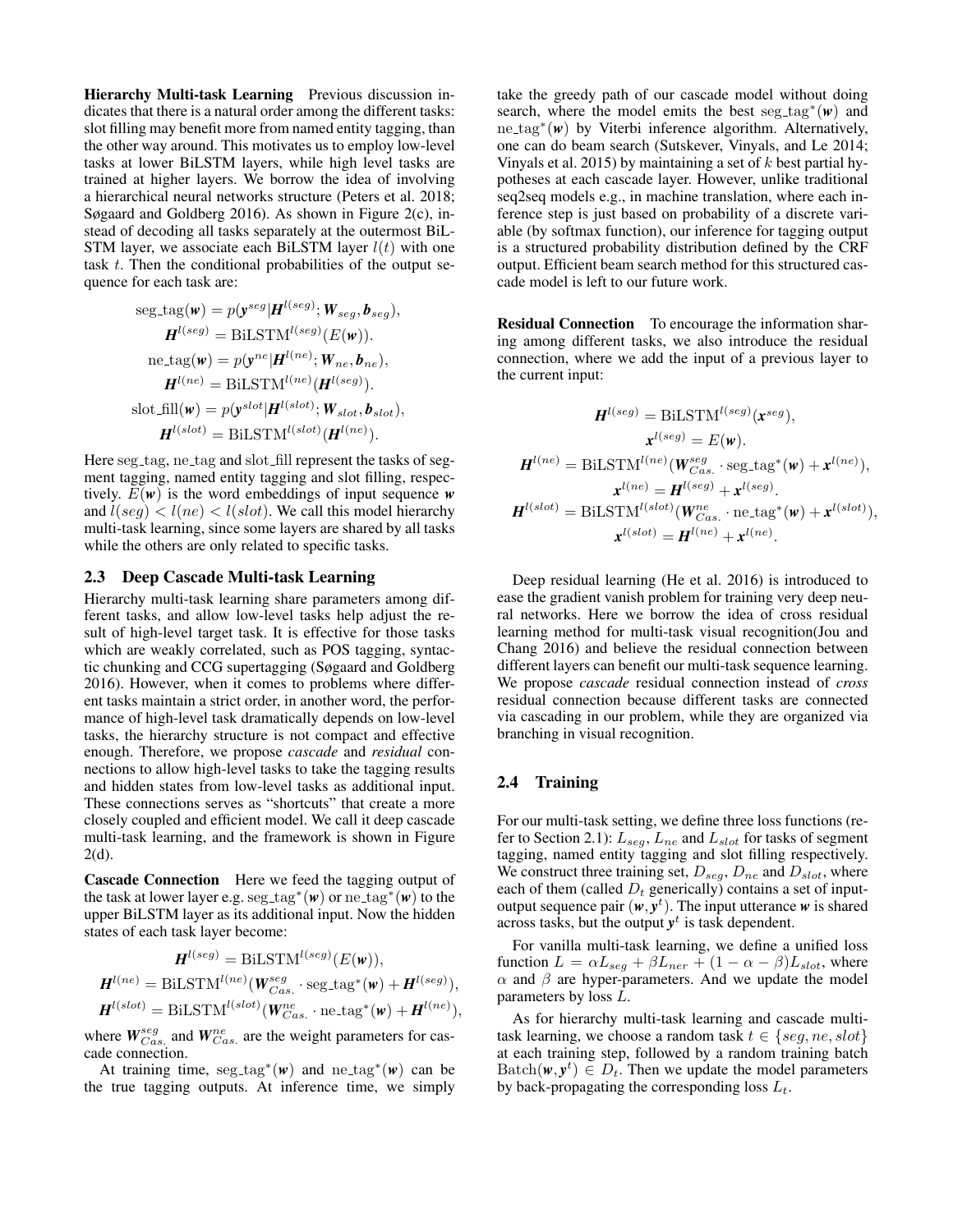# 3 Experiments

In this section we first introduce the popular ATIS dataset<sup>1</sup>, then describe how we collect our E-commerce Shopping Assistant (ECSA) dataset<sup>2</sup>. Then we show the implementation details for our model. Finally we demonstrate the evaluation results on both ATIS and ECSA dataset and give some discussions. In the following experiments, we call our proposed Deep Cascade Multi-Task Learning method as DCMTL for short.

### 3.1 Dataset

ATIS Dataset The ATIS corpus, the most commonly used dataset for slot filling research, contains reservation requests for air travel. It contains 4,978 training and 893 testing sentences in total, with a vocabulary size of 572 (Mesnil et al. 2015). Apart from the ground-truth slot labels, we also generate its corresponding segment labels for our multi-task model setting.

ECSA Dataset To create large amounts of gold standard data to train our model, we adopt an unsupervised method to automatically tag the input utterances. All the utterances are extracted from the user input logs (either from text or voice) on our online shopping assistant system. Besides our E-commerce knowledge-base is a dictionary consisting of pairs of word terms and their ground-truth slot labels such as "red-Color" or "Nike-Brand". Since this resource is created by human beings, we will use it to create gold standard. We use a dynamic programming algorithm of max-matching to match words in the utterances and then assign each word with its slot label in IOB scheme. We filter utterances whose matching result is ambiguous and only reserve those that can be perfectly matched (all words can be tagged by only one unique label) as our training and testing data. With the slot labels of each word, we can induce the named entity labels and segment labels straightforwardly via the E-commerce knowledge-base. For we only extract the perfectly matched sentences, the quality of our ECSA dataset can be guaranteed. It can be considered as a long-distance supervision method (?).

To evaluate model's ability to generalize, we randomly split the dictionary into three parts. One part is used to generate testing data and the other two to generate training data. If we don't split the dictionary and use the whole to generate both training and testing data, then the trained model may remember the whole dictionary and the results will not reflect the true performance of the models.

This unsupervised approach alleviates human annotations, and we can produce a large volume of labeled data automatically. The following experiments use a dataset of 24,892 training pairs and 2,723 testing pairs. Each pair contains an input utterance *w*, its corresponding gold sequence of slot labels  $y^{slot}$ , named entity labels  $y^{ne}$  and segment labels  $y^{seg}$ . The vocabulary size of ECSA is 1265 (Chinese characters), and the amount of segmented terms can be much

larger. The Out-of-Vocabulary (OOV) rate of ESCA dataset is 85.3% (Meaning 85.3% of terms in testing data never appear in training data) while the OOV rate of ATIS is lower than 1%. Apparently slot filling task on ESCA dataset is more challenging.

### 3.2 Implementation Details

For the RNN component in our system, we use a 3-layers BiLSTM networks for ECSA and 2-layers BiLSTM networks for ATIS (no named entity tagging in this case), and all LSTM networks come with hidden state size 100. The input in ECSA is a sequence of Chinese characters rather that words since there is no segmentation. The dimension of embedding layer E and BiLSTM network output state (concatenation of the forward and backward LSTM) are set to 200. We perform a mini-batch log-likelihood loss training with a batch size of 32 sentences for 10 training epochs. We use Adam optimizer, and the learning rate is initialized to 0.001. To prevent the gradient explosion problem for training LSTM networks, we set gradient clip-norm as 5.

### 3.3 Results and Discussions

Evaluation on ATIS We compare the ATIS results of our DCMTL model with current published results in Table 2. We split the methods into two categories: one is *Sequence Labeling* based method, and the other is *Encoder-Decoder* based method. Sequence Labeling based method generally adopts a sequential network (RNN (Yao et al. 2013; 2014; Liu and Lane 2015; Peng and Yao 2015; Vu et al. 2016) or CNN (Xu and Sarikaya 2013; Vu 2016)) and calculate a loss function (such as CRF loss (Xu and Sarikaya 2013), cross entropy loss (Yao et al. 2013; 2014) or ranking loss (Vu et al. 2016)) on top of the network output. Encoder-Decoder based method, on the other hand, usually employs a RNN to encode the whole sentence and another RNN to decode the labels (Kurata et al. 2016). The decoder will attend to the whole encoding sequence with attention mechanism (Zhu and Yu 2017; Zhai et al. 2017). Our method follows the Sequence Labeling framework and we design a novel multi-task sequence labeling model which achieve the best performance against the published Sequence Labeling based method (F1+0.22%) and compatible result against the best Encoder-Decoder based method (F1-0.03%). As we claim in Section 1, more than 97% of chunks in ATIS dataset have only one or two words and there are no named entity labels at all. These two reasons prevent our proposed DCMTL model from further improving the performance on ATIS dataset. Thus, we will mainly focus on ECSA dataset, which is much larger and more sophisticated, to prove the effectiveness of our proposed model.

Besides, almost all the methods (including ours) reach very high F1 score of around 0.96. This also makes us wonder whether it is meaningful enough to continue evaluating on this dataset, for minor differences in the results may be attributed to data variance more than the models. Apparently high performance on ATIS does not mean working on realworld application which contains more informative semantic slot labels and more complicated expressions as in the case of online shopping assistant.

<sup>1</sup>https://github.com/yvchen/JointSLU/tree/ master/data

<sup>2</sup>https://github.com/pangolulu/DCMTL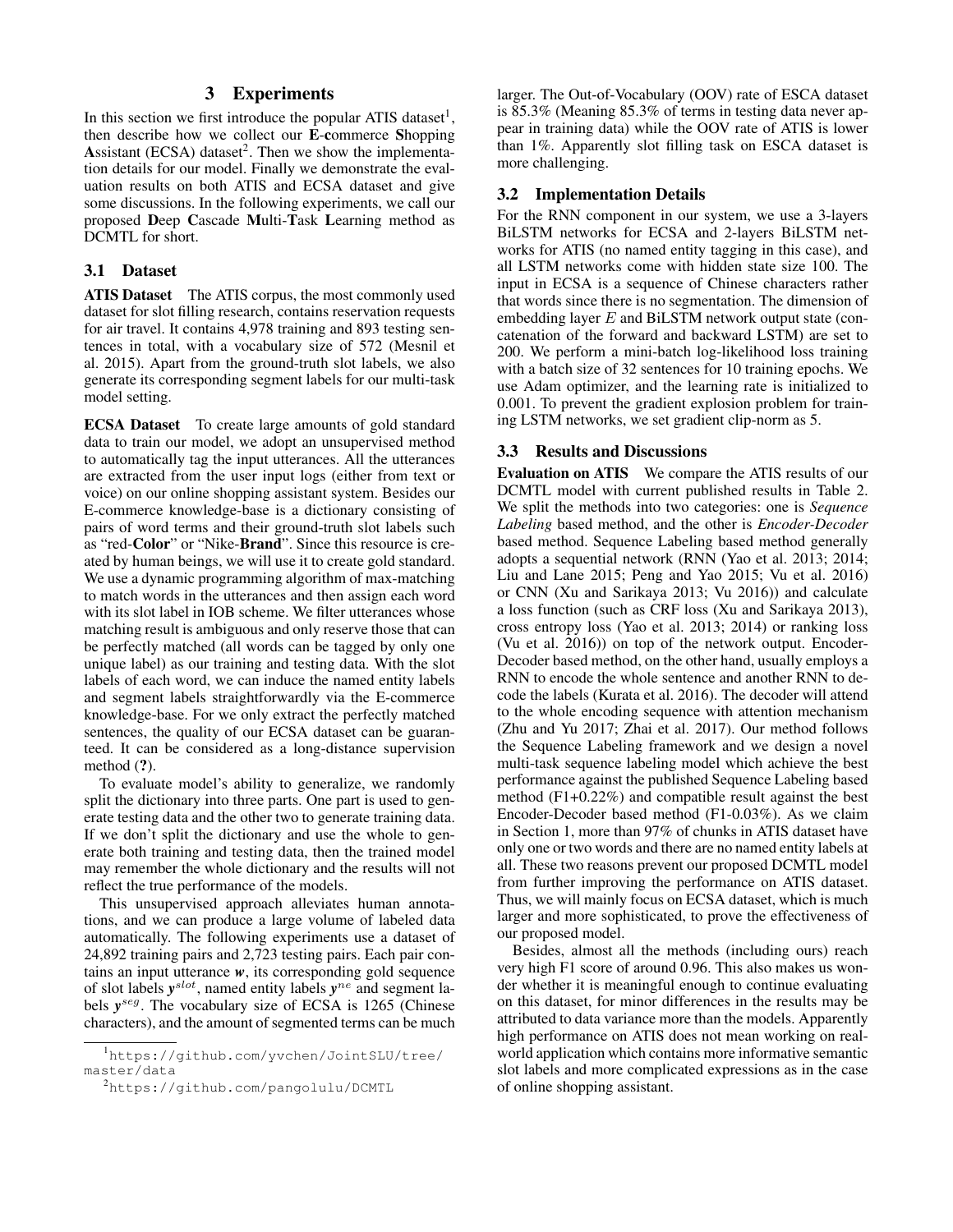| Methods                                        | F1     |  |
|------------------------------------------------|--------|--|
| simple RNN (Yao et al. 2013)                   | 0.9411 |  |
| CNN-CRF (Xu and Sarikaya 2013)                 | 0.9435 |  |
| LSTM (Yao et al. 2014)                         | 0.9485 |  |
| RNN-SOP (Liu and Lane 2015)                    | 0.9489 |  |
| Deep LSTM (Yao et al. 2014)                    | 0.9508 |  |
| RNN-EM (Peng and Yao 2015)                     | 0.9525 |  |
| Bi-RNN with ranking loss (Vu et al. 2016)      | 0.9547 |  |
| Sequential CNN (Vu 2016)                       | 0.9561 |  |
| Encoder-labeler Deep LSTM (Kurata et al. 2016) | 0.9566 |  |
| BiLSTM-LSTM (focus) (Zhu and Yu 2017)          | 0.9579 |  |
| Neural Sequence Chunking (Zhai et al. 2017)    | 0.9586 |  |
| DCMTL (Ours)                                   | 0.9583 |  |

Table 2: Comparison with published results on the ATIS dataset.

| Models                         | Precision | Recall | F1     |
|--------------------------------|-----------|--------|--------|
| <b>Basic BiLSTM-CRF</b>        | 0.4330    | 0.4275 | 0.4302 |
| * Basic BiLSTM-CRF (cond. SEG) | 0.7948    | 0.7953 | 0.7950 |
| * Basic BiLSTM-CRF (cond. NE)  | 0.8985    | 0.8986 | 0.8985 |
| Vanilla Multi-task             | 0.3990    | 0.3941 | 0.3965 |
| Hierarchy Multi-task           | 0.4417    | 0.4494 | 0.4455 |
| ** DCMTL (- cascade)           | 0.4654    | 0.4613 | 0.4633 |
| ** DCMTL (- residual)          | 0.4923    | 0.4760 | 0.4840 |
| DCMTL (full)                   | 0.5281    | 0.4941 | 0.5105 |

Table 3: Results for slot filling task on the ECSA dataset. Columns with highlighted boldface are the best performance. Rows with  $*$  prefix are just results for our case study. Rows with \*\* prefix are results for ablation test.

Evaluation on ECSA On ECSA dataset, we evaluate different models including Basic BiLSTM-CRF, Vanilla Multitask, Hierarchy Multi-task and Deep Cascade Multi-task on testing data regarding slot filling as the target task. We report Precision, Recall and F1 in Table 3.

The Basic BiLSTM-CRF model achieves an F1 score of 0.43. To show the usefulness of the lower tasks to slot filling, we "cheated" by using the ground-truth segment type (cond. SEG) or named entity type (cond. NE) as the extra features for each word in the Basic BiLSTM-CRF model. Row 3 and 4 (with \*) in Table 3 show that the slot filling performance can be improved by 85% and 109% if the correct segment type or named entity type is pre-known. It can perfectly verify our claim that low-level syntactic tasks can significantly affect to the slot filling performance. Of course in practice, the model doesn't know the true values of these types during prediction.

Our further experiments show that DCMTL outperforms the baselines on both precision and recall. DCMTL achieves the best F1 score of 0.5105, which improves by a relative margin of 14.6% against the strong baseline method (see Table 3). Multi-task models generally perform better than the Basic BiLSTM with single-task target. The exception is the vanilla multi-task setting. This is mainly because vanilla multi-task shares parameters across all the layers, and these



Figure 3: (a) Learning trends of F1 respectively for different methods. (b) Result of different cascade connection types in DCMTL.

parameters are likely to be disturbed by the interaction of three tasks. It is more desirable to let the target task dominate the weights at high-level layers.

We further investigate the learning trend of our proposed approach against baseline methods. Figure 3(a) shows the typical learning curves of performance measured by F1. We can observe that our method DCMTL performs worse than other baseline methods for the first 450 batch steps. After that, other methods converge quickly and DCMTL perform much better after 500 batch steps and finally converge to the best F1 score. We believe that in the beginning, highlevel task in DCMTL is affected more by the noise of lowlevel tasks comparing to others, but as the training goes on, the high-level slot filling task slowly reaps the benefits from low-level tasks.

To make our experiments more solid, we implemented two previous best performing models on ATIS dataset: Sequential CNN (Vu 2016) (Sequence Labeling based) and Neural Sequence Chunking (Zhai et al. 2017) (Encoder-Decoder based). They achieved 0.2877 and 0.4355 F1 scores respectively, while our DCMTL model scores 0.5105 F1 and outperforms both of them (by 77% and 17% improvements).

Ablation Test Our "shortcuts" connections come in two flavors: cascade connection and residual connection. Multitask outputs and "shortcuts" connections are highly related since without the multi-task framework, there will be no cascade connections. We go on to show that both multi-task setting and the "shortcuts" connections are effective and useful in Table 3, where F1 score improves from 0.4302 to 0.4455 and 0.5105 respectively. We also investigate how our model DCMTL performs with or without cascade and residual connections (rows with \*\* prefix in Table 3). F1 score increases from 0.4840 to 0.5105 when residual connection is applied, which verifies its benefit. If we remove cascade connection from DCMTL, the model actually degenerates into hierarchy multi-task model with residual connection and performs 0.4633 F1 score. Thus we can conclude that both connections are helpful for our DCMTL model. However, the cascade connection, which relies on the multi-task, is more effective than the residual connection. We can verify it from the fact that DCMTL model without cascade connection performs much worse than without residual connection (0.4633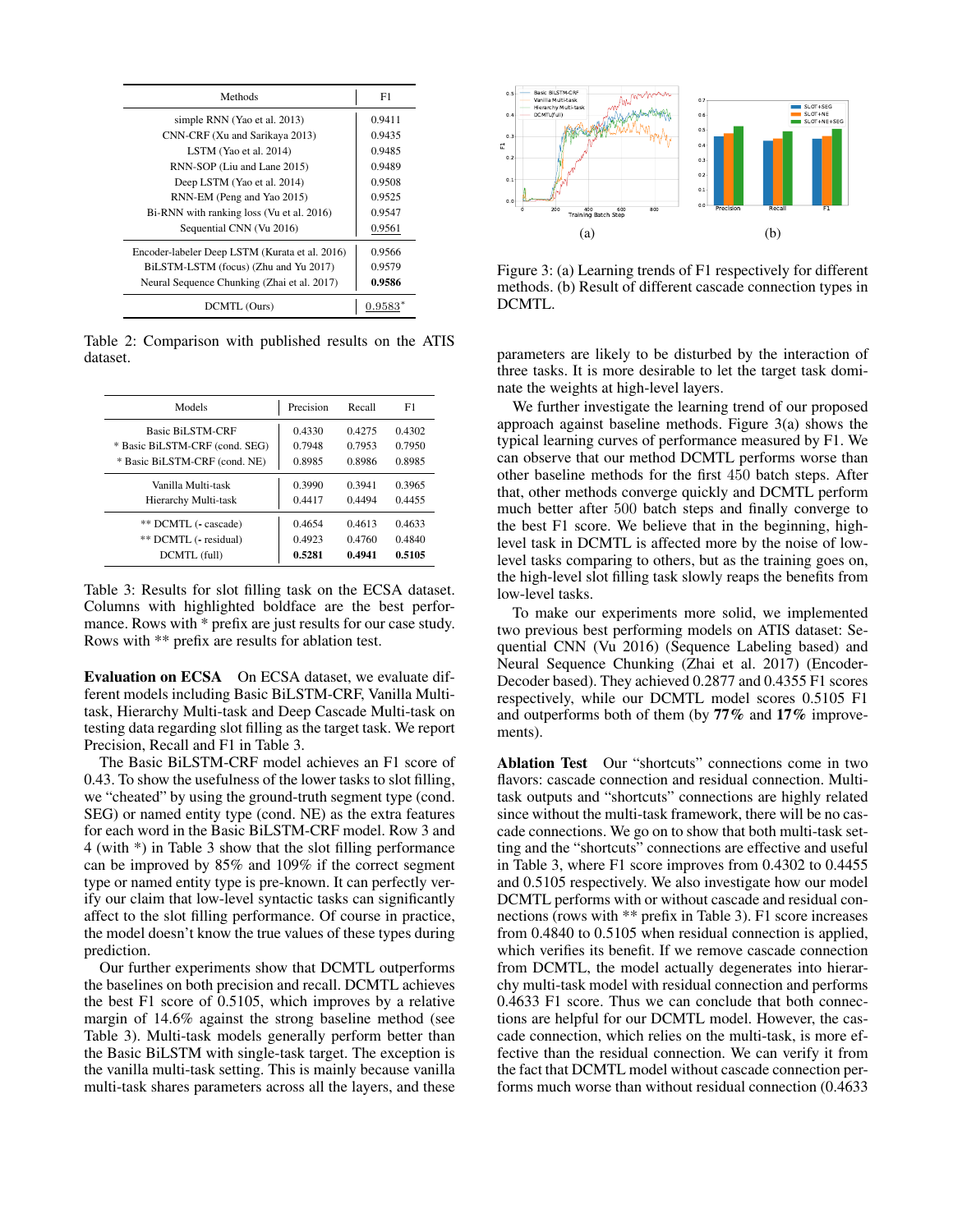vs. 0.4840 F1 scores).

Furthermore, we explore how DCMTL performs with different cascade connection methods. We compare three different types of cascade connection illustrated in Figure 4(a):

- 1. Segment labeling skipped to slot filling (SLOT+SEG).
- 2. Named entity labeling directly connected to slot filling (SLOT+NE).
- 3. Segment labeling, named entity labeling and slot filling in sequence (SLOT+NE+SEG).

From Figure 3(b), we find that cascade connection with type 3 performs the best and then with type 2, while cascade method with skipped connection (type 1) performs the worst. Therefore, we design the networks with a cascade connection in a hierarchical fashion and do not apply skipped connection for the cascade inputs (Figure 4(b)). This phenomenon here may also be proved by our "cheated" case study above. Slot filling performance with pre-known named entity type is much better than with pre-known segment type (rows with \* in Table 3).



Figure 4: (a) Three types of cascade connection in our experiment. (b) Comparison between hierarchical and skipped cascade connection.

# 3.4 Online Testing

Previous experimental results have proven the advantages of our proposed DCMTL approach, so we deploy it in a real world online environment to test its practical performance.

For online A/B testing, we extracted users query log with the slot filling results for one day. There are in total 251,409 unique queries. We let three persons to manually evaluate whether a query is slotted perfectly with the strategy where the minority obeys the majority. A query is slotted perfectly means all terms in query are assigned with the correct slot labels. Our DCMTL model results in 152,178 perfectly slotted queries which is  $60.53\%$  accuracy<sup>3</sup>. While the original online max-matching algorithm with E-commerce knowledge base<sup>4</sup> (more details in Section 3.1) only covers 66,302 per-

fectly slotted queries with  $26.37\%$  accuracy. Thus, the accuracy of query slot filling in such online shopping assistant system is improved by 130% after deploying DCMTL model. This demonstrates that our model can effectively extract the semantic attributes of users query which is extremely helpful E-commerce Shopping Assistant system.

### 4 Related Work

Slot Filling is considered a sequence labeling problem that is traditionally solved by generative models. In recent years, deep learning approaches have been explored due to its successful application in many NLP tasks. Many neural network architectures have been used such as simple RNNs (Yao et al. 2013; Mesnil et al. 2015), convolutional neural networks (CNNs) (Xu and Sarikaya 2013), LSTMs (Yao et al. 2014) and variations like encoder-decoder (Zhu and Yu 2017; Zhai et al. 2017) and external memory (Peng and Yao 2015). In general, these works adopt a BiLSTM as the major labeling architecture to extract various features, then use a CRF layer (Huang, Xu, and Yu 2015) to model the label dependency. We also adopt a BiLSTM-CRF model as baseline and claim that a multi-task learning framework is working better than directly applying it on Chinese Ecommerce dataset. Previous works only apply joint model of slot filling and intent detection (Zhang and Wang 2016; Liu and Lane 2016). Our work is the first to propose a multitask sequence labeling model with novel cascade and residual connections based on deep neural networks to tackle real-world slot filling problem.

Multi-task Learning (MTL) has attracted increasing attention in both academia and industry recently. By jointly learning across multiple tasks (Caruana 1998), we can improve performance on each task and reduce the need for labeled data. There has been several attempts of using multi-task learning on sequence labeling task (Peng and Dredze 2016b; 2016a; Yang, Salakhutdinov, and Cohen 2017), where most of these works learn all tasks at the outmost layer. Sgaard and Goldberg (2016) is the first to assume the existence of a hierarchy between the different tasks in a stacking BiRNN model. Compared to these works, our DCMTL model further improves this idea even thorough with cascade and residual connection.

# 5 Conclusion

In this paper, we tackle the real-world slot filling task in a novel Chinese online shopping assistant system. We proposed a deep multi-task sequence learning framework with cascade and residual connection. Our model achieves comparable results with several state-of-the-art models on the common slot filling dataset ATIS. On our real-world Chinese E-commerce dataset ECSA, our proposed model DCMTL also achieves best F1 score comparing to several strong baselines. DCMTL has been deployed on the online shopping assistant of a dominant Chinese E-commerce platform. Online testing results show that our model meets better understanding of users utterances and improves customers shopping experience. Our future research may include a joint model for category classification and slot filling.

<sup>&</sup>lt;sup>3</sup>We only report accuracy as evaluation metric, because precision and recall are the same in such case.

<sup>&</sup>lt;sup>4</sup>As we have showed that our DCMTL model outperforms several strong baselines in the offline evaluation, and the gap between online and offline is minor since our offline dataset also comes from online queries, we only deploy DCMTL model online since such evaluation is costly.